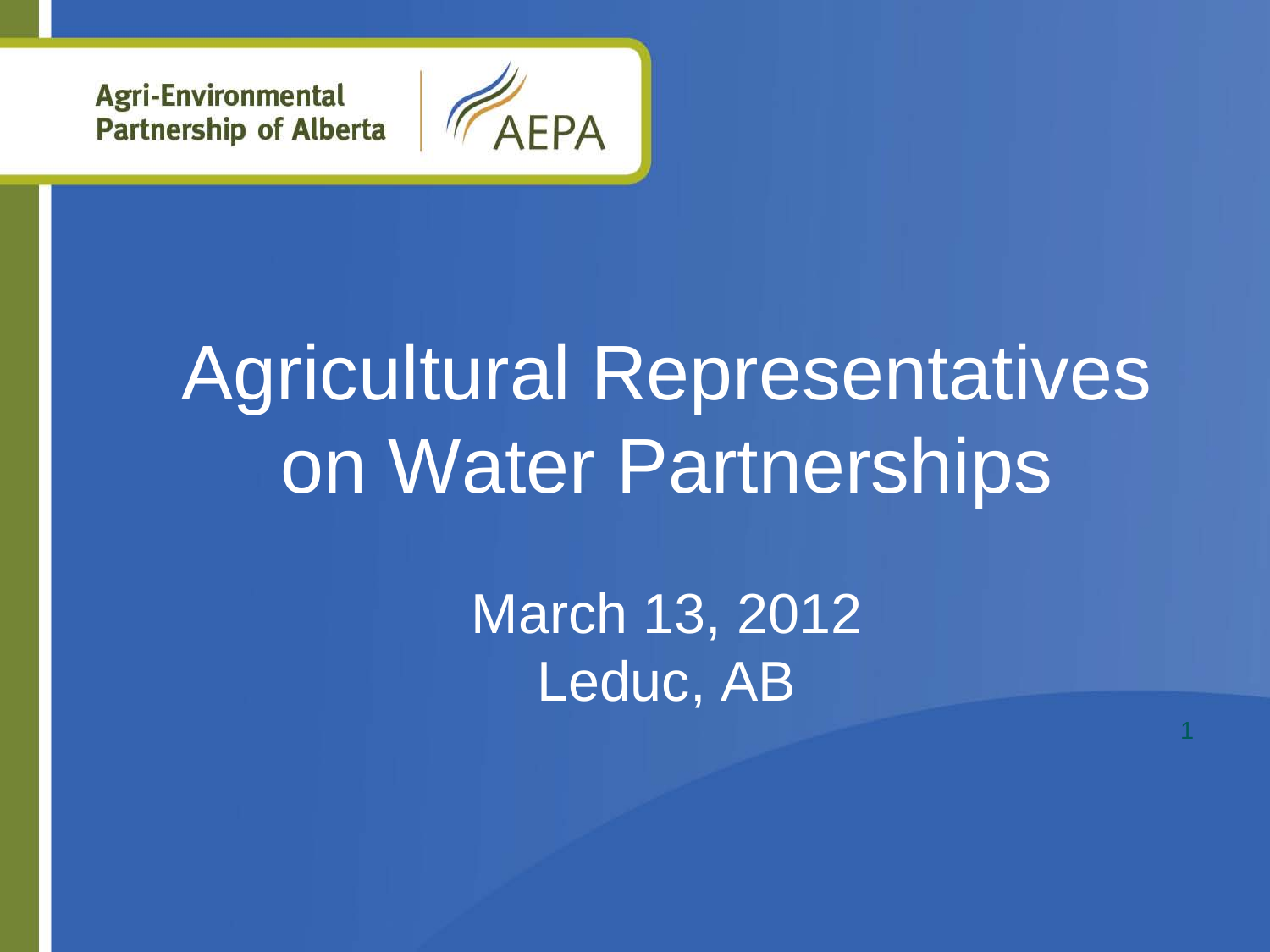### **What is the AEPA?**

- Partnership of government, industry & public stakeholders
- Created in 2008 as a way to work in partnership to proactively address agri-environmental issues
- Forum on agri-environmental policy issues; provide advice & input as a unified voice
- Consensus-decision making similar to Clean Air Strategic Alliance (CASA) & Alberta Water Council (AWC)

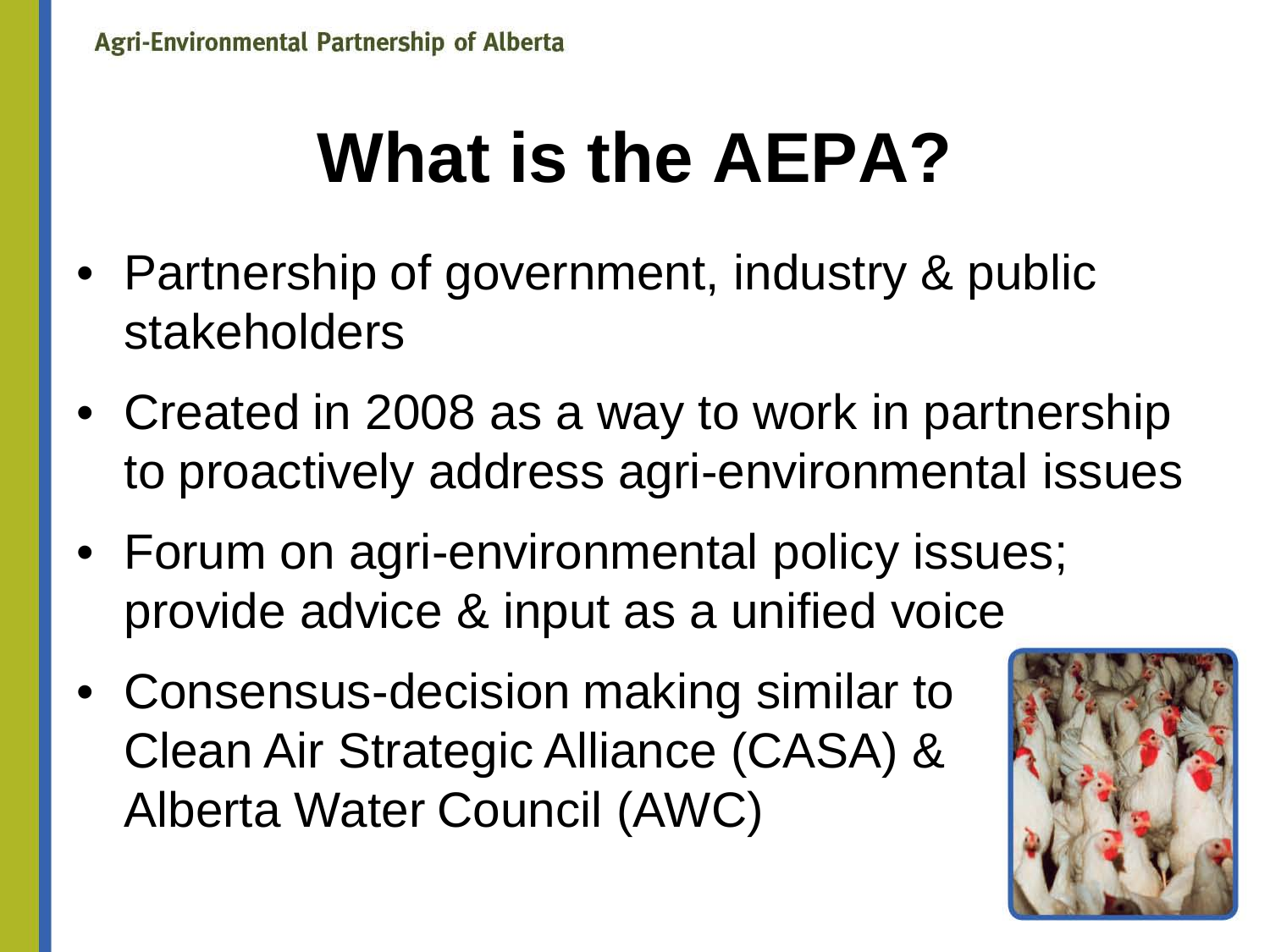### **Vision**

Alberta's agriculture industry is profitable, accountable & recognized for its pro-active, responsible environmental stewardship

### **Mission**

The AEPA is an inclusive multi-stakeholder partnership of government, industry & public stakeholders working together to proactively address agri-environmental issues from a policy perspective

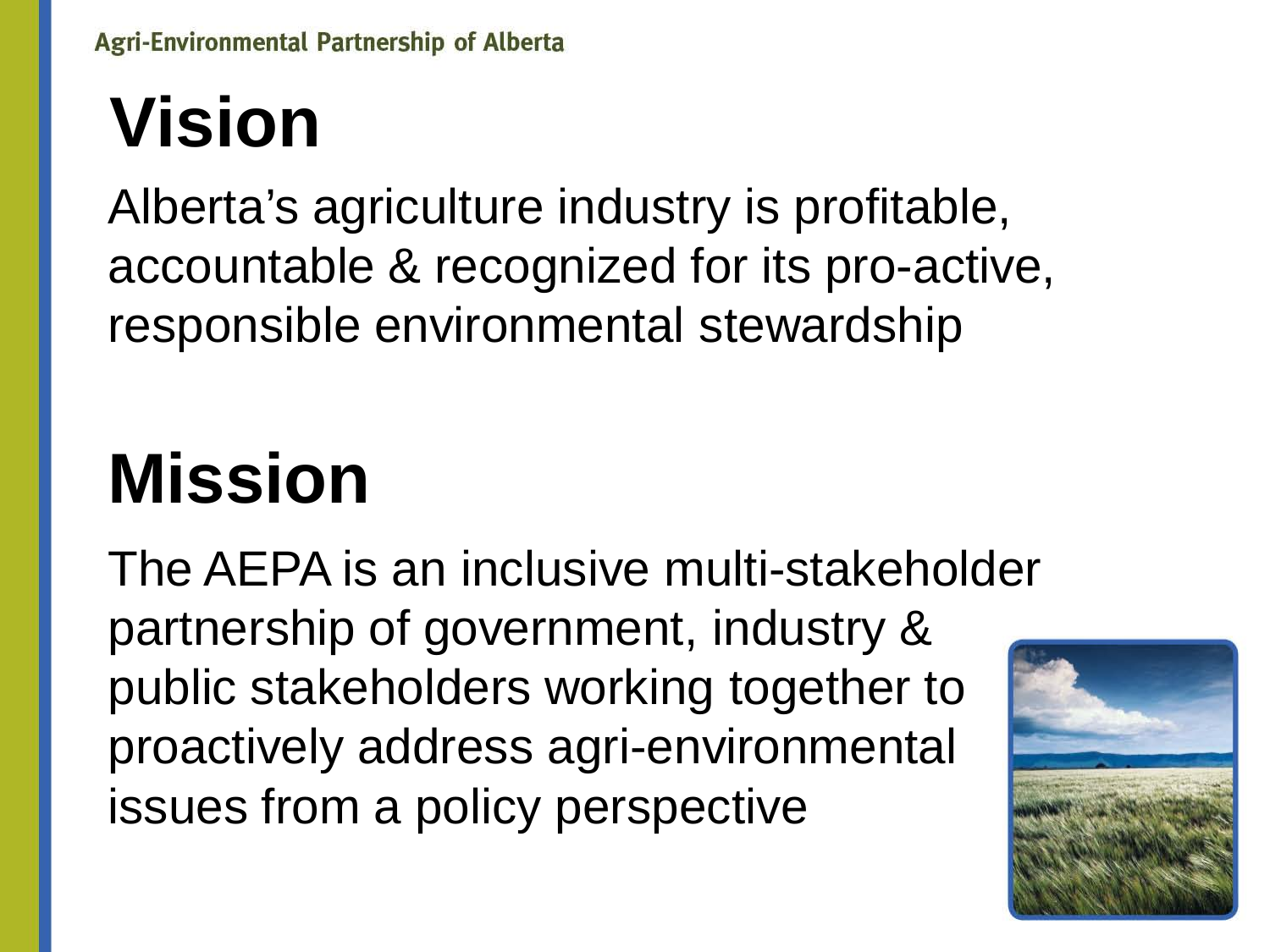### **AEPA Board Members**

#### **Livestock Industry**

- Poultry (4): Alberta Chicken Producers, Alberta Egg Producers, Alberta Turkey Producers, Alberta Hatching Egg Producers
- Beef (2): Alberta Beef & Alberta Cattle Feeders' Assn.
- Diversified (8): Alberta Elk Comm., Alberta Goat Breeders Assn., Alberta Lamb Producers, Alberta Reindeer Assn., Alberta Whitetail & Mule Deer Assn., Bison Producers of Alberta, Horse Industry Assn. of Alberta, Ostrich Assn. of Alberta
- Alberta Pork
- Alberta Milk

### **Crop Industry**

- Alberta Canola Comm.
- Alberta Pulse Growers
- Alberta Winter Wheat Comm.
- Alberta Barley Comm.
- Alberta Oat, Rye, and Triticale Assn.

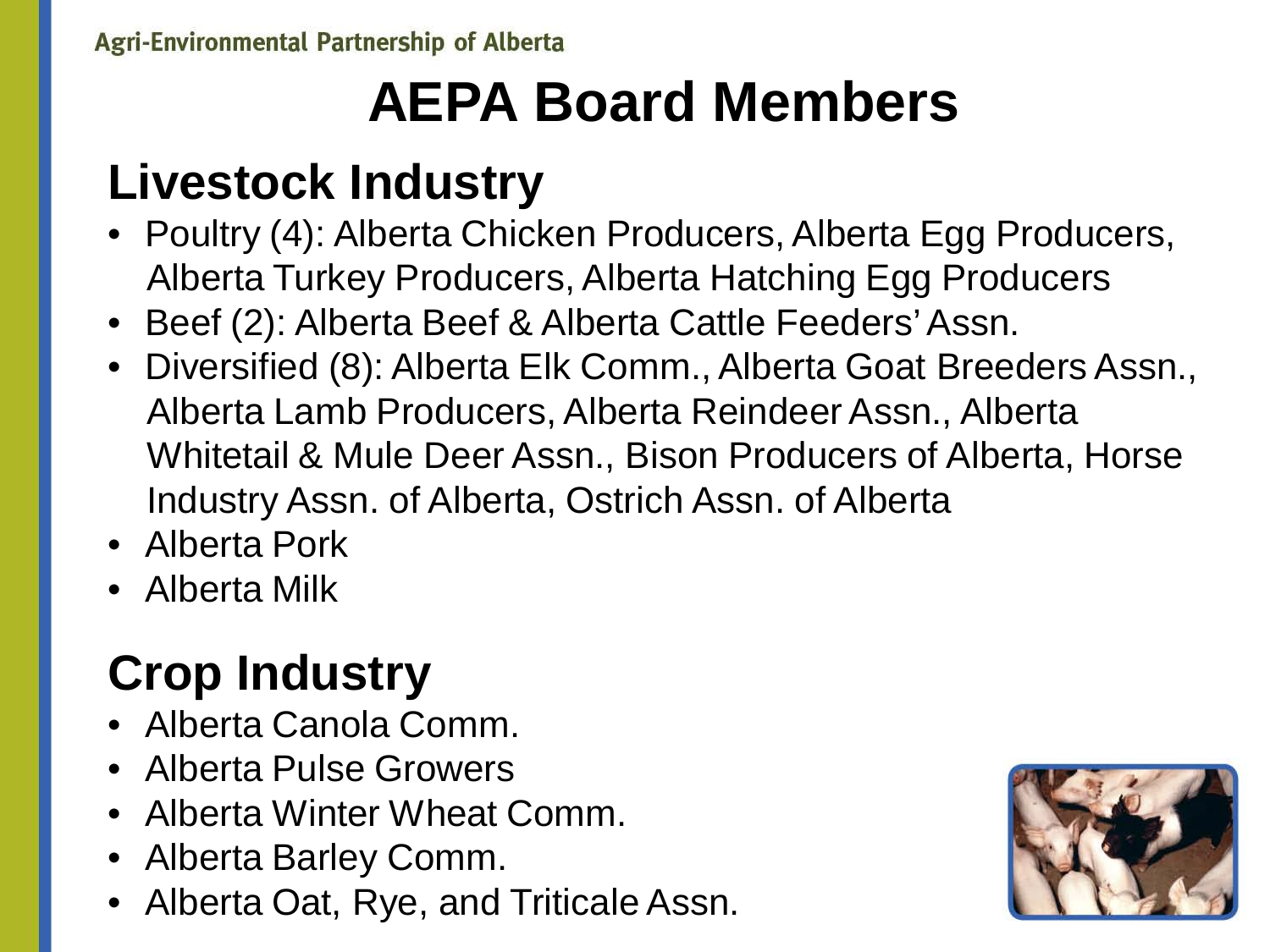#### **Environmental Non-Government Organization**

• Ducks Unlimited Canada

#### **Governments**

- Alberta Assn. of Municipal Districts & Counties
- Alberta Agriculture & Rural Development (ARD)
- Alberta Environment & Water (AEW)
- Alberta Sustainable Resource Development (SRD)

#### **Liaison Member**

• Agriculture & Agri-Food Canada

#### **Other Industry Involvement**

- Intensive Livestock Working Group
- Crop Sector Working Group

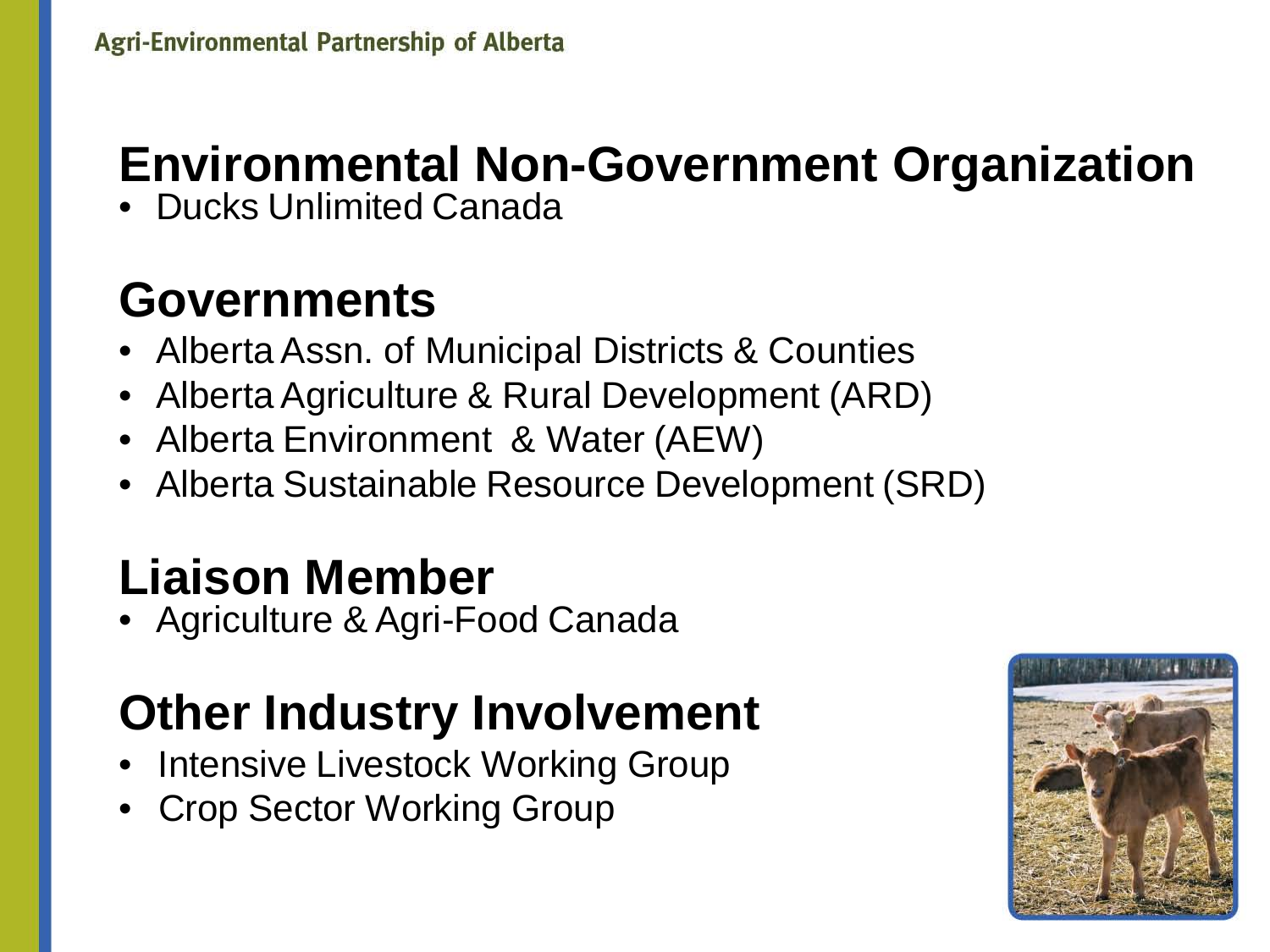## **Strategic Priorities**

- 1. To **engage in land-use, water, & agrienvironmental policy development processes**
- 2. To provide **policy input on innovations & business models** that will help the agriculture industry achieve AEPA desired outcomes
- 3. To **engage & build understanding** with members & industry partners to enable the agriculture industry to be a credible partner in agri-environmental policy development

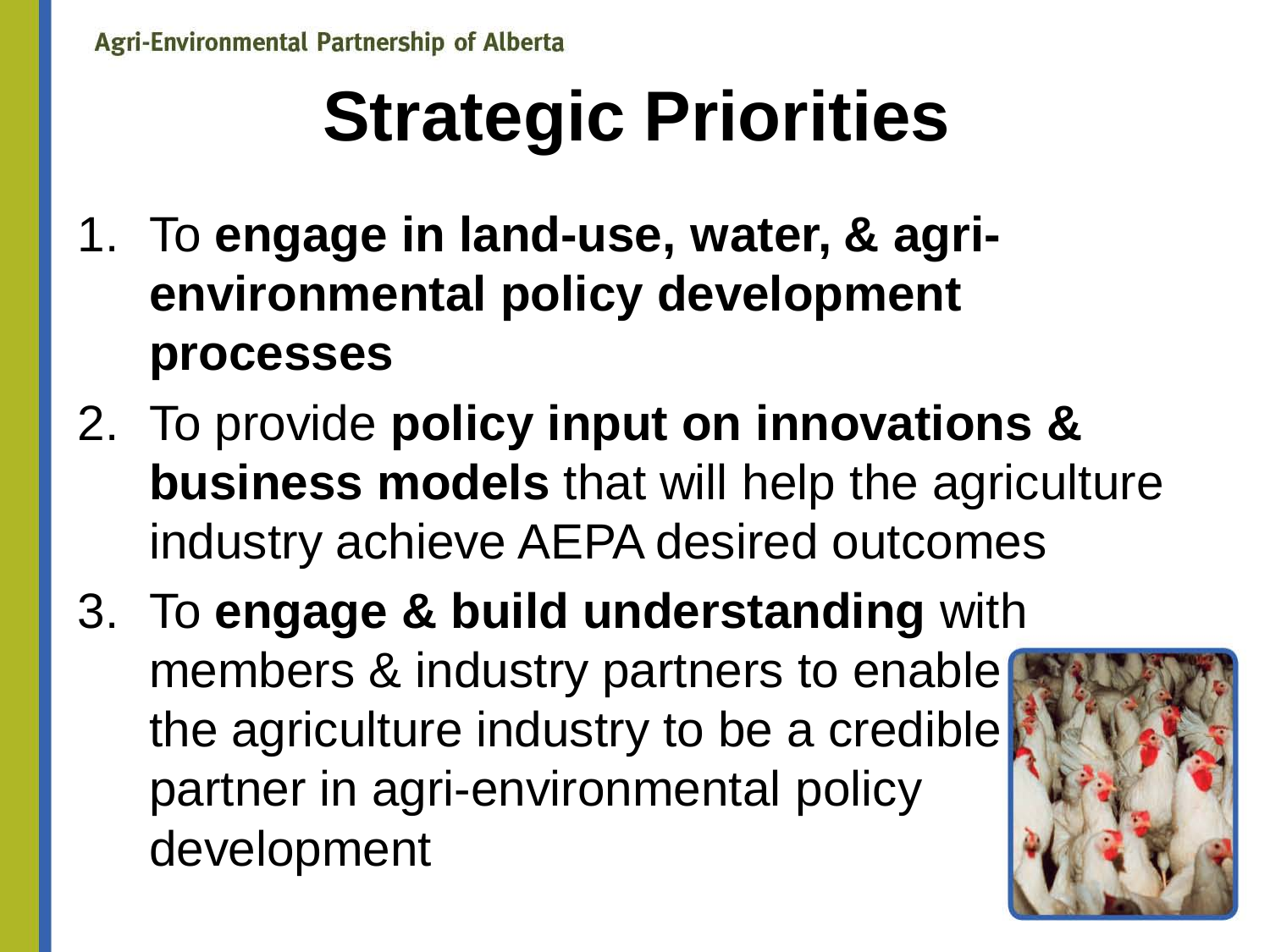## **AEPA Land-use Framework (LUF) Advisory Team**

- Implementation of AEPA LUF Communication & Engagement Strategy
- Development of Key Messages on various agrienvironmental policy topics
- Consensus Key Messages:
	- o Vision Document & Draft Lower Athabasca Regional Plan (LARP)
	- o Regional Advisory Council (RAC)'s Advice to GoA on South Saskatchewan Regional Plan (SSRP)

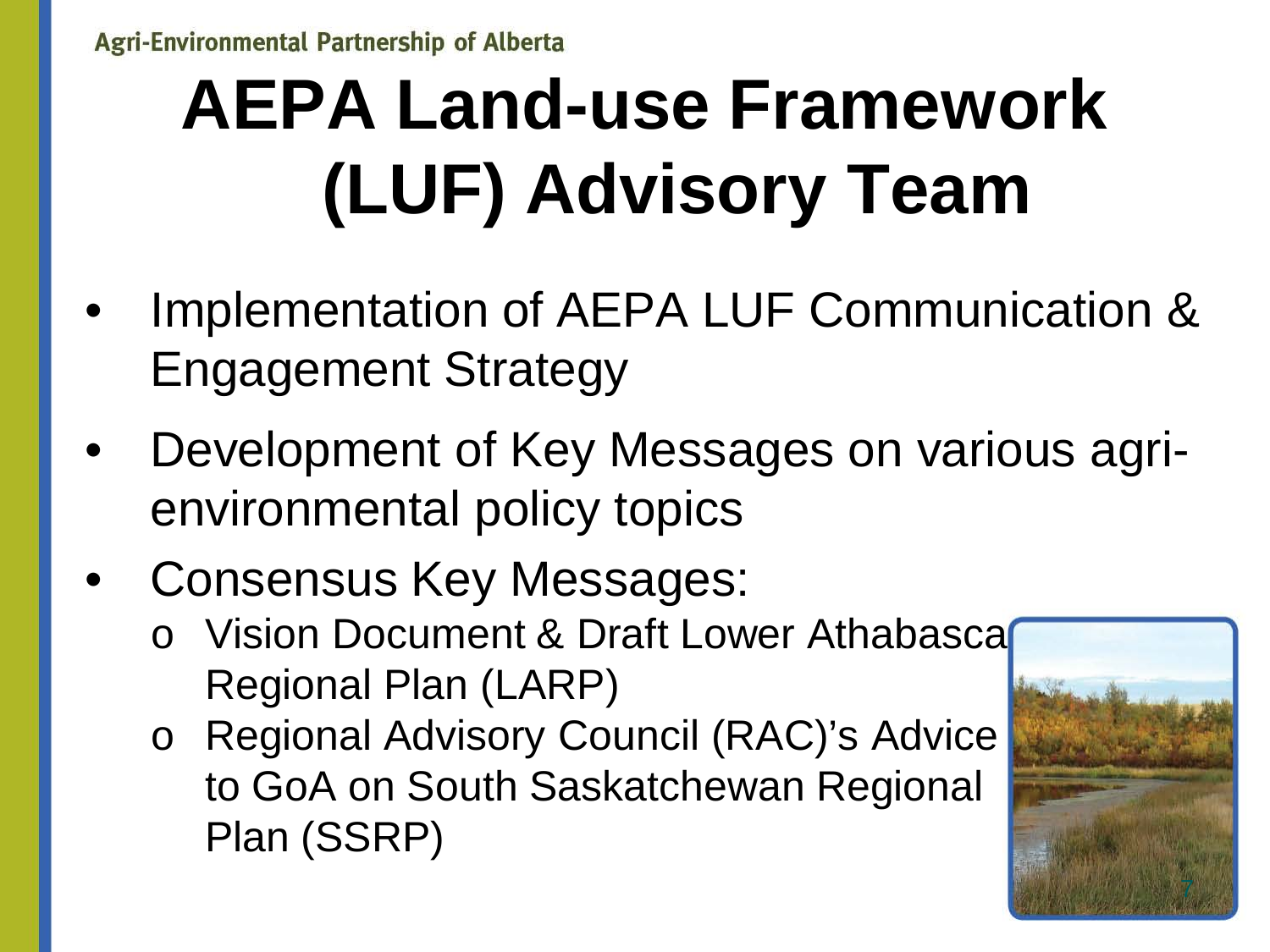### **AEPA Water Advisory Team**

- Formed in 2011
- Development & implementation of AEPA Water Communication & Engagement Strategy
- **Priority Issues:** 
	- Potential changes to current water allocation system
	- Water/watershed management plans & frameworks
	- New provincial wetland policy
- Engagement with Watershed Planning & Advisory Councils (WPACs)

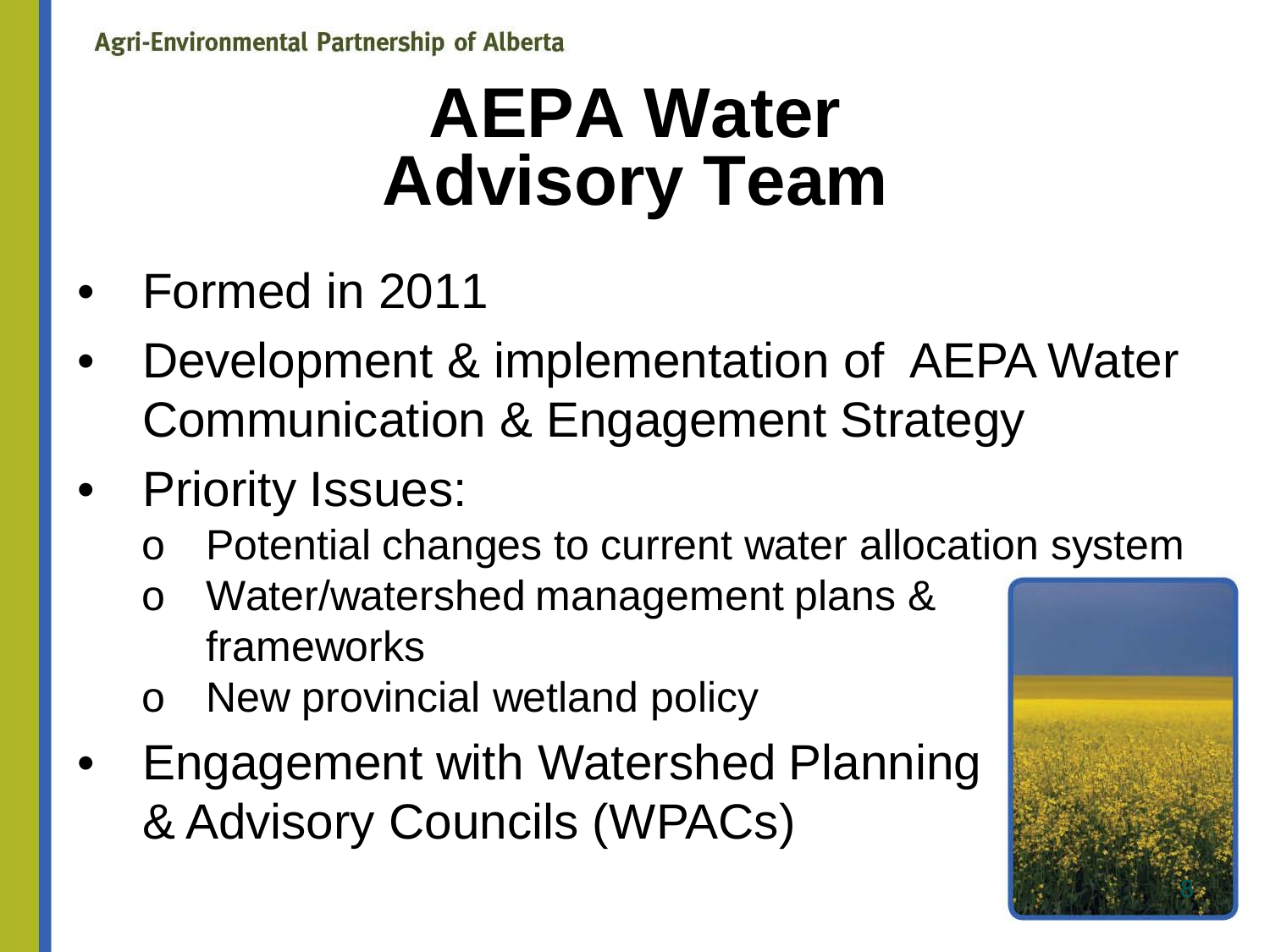# **Going Forward**

- Continue building ag's awareness & understanding of agri-environmental issues to ensure ag sector continues to have a credible voice in planning & development of agrienvironmental policy;
	- o Water policy
	- o LUF related polices & strategies
	- Other (ie. environmental footprinting)